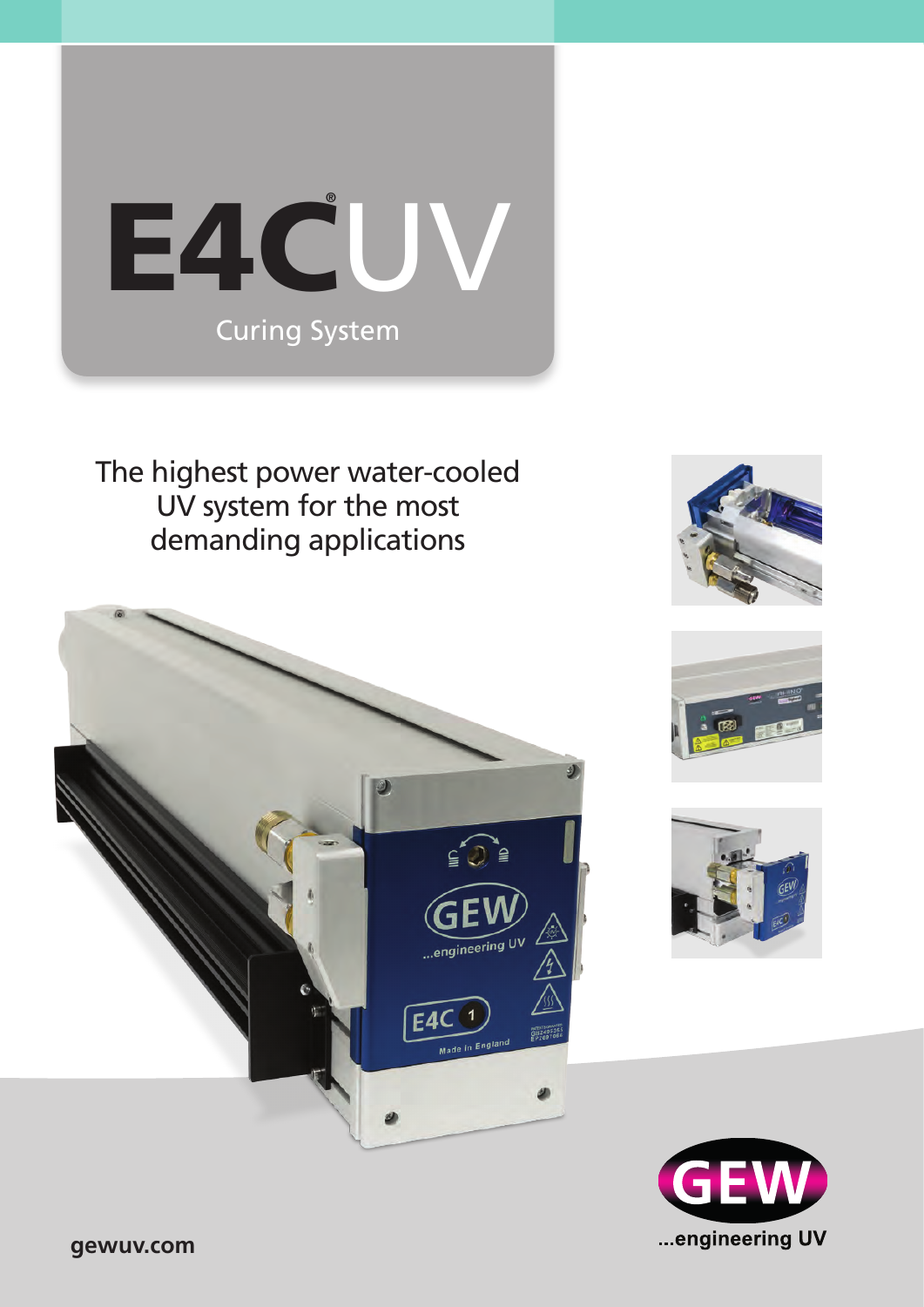## **E4C UV Lamphead**



- **A**
- **B**
- **C**
- **D**
- **E**

# Lowest maintenance

- **•** Engineered for fast, easy lamp changes
- **•** All replaceable components are plug-and-play for easy maintenance
- **•** Reflectors can be cleaned and fully replaced without breaking water seals
- **•** Reflector mechanisms and seals tested to millions of operations to ensure reliability
- **•** Water-cooling reduces installed air extraction requirements

# **GEW E4C UV curing**

- **•** Highest power available from the GEW range, to support the most demanding UV curing applications in the market
- **•** Compact 'E2C' profile to fit the widest range of machines
- **•** Versatile, controllable and safe for the widest range of heat-sensitive materials
- **•** Quiet operation with minimal air requirements
- **•** Optically tuned reflectors maximise curing power
- **•** Integrated flow switch ensures water flow at all times
- **•** Water-cooled reflectors support highest UV power whilst limiting heat transfer to substrate
- **•** LED-ready: hybrid lamp casing can house either LW2 LED, E2C or E4C arc lamp cassettes
- **•** Retrofittable on all E2C installations

## **Specification**

| Width                 | $<$ 130 $cm(51in)$                               |
|-----------------------|--------------------------------------------------|
| Power                 | $<$ 200 $W/cm$                                   |
| Compliance            | CF.                                              |
| Operating temperature | 5 to 40°C (41 to 104°F)                          |
| Operating humidity    | Non-condensing                                   |
| Cooling               | Water & Air                                      |
| UV monitor            | Optional                                         |
| System warranty       | 5 years                                          |
| Lamp options          | Mercury, iron doped<br>gallium doped; ozone-free |







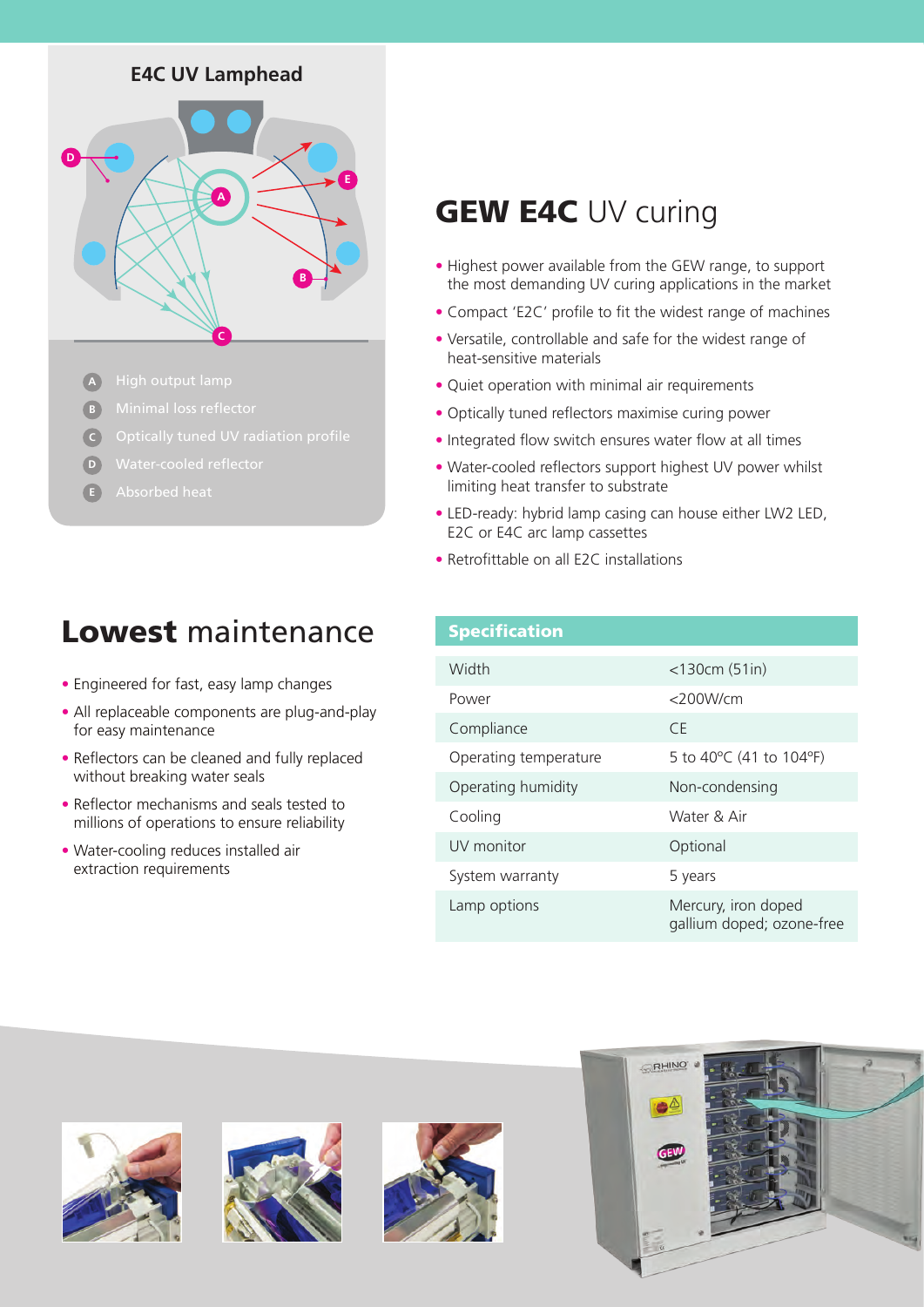#### gewuv.com

## **Power** supply

#### **Fail-safe operation**

Military-grade electronic design protects the UV system from damage caused by incorrect voltage, short-toground, dropped phases, mains spikes and lightning strikes. In the event of a serious mains disruption, the system powers down in a safe mode.

RHINO is designed to run in harshest conditions at ambient temperatures of up to 40°C. The system is also unaffected by dust, ink mist and other atmospheric contaminants.

#### **Lowest operating costs**

With intelligent power management the current draw from each mains phase is balanced and harmonic distortion is minimised, reducing the energy demand registered by your electricity meter.

#### **Minimal footprint RHINO Rack**

A compact cabinet that houses up to 6 RHINO power supplies and provides perfect cooling, atmospheric protection and mains power distribution.

Cabinets are stackable 2-high, enabling up to 12 power supplies to fit into a 115 cm x 65 cm floor area.

Power supplies slide into the rack and connect quickly, enabling more lamps to be easily added to the system in future.

#### **5-year warranty**

No unplanned maintenance costs for 5 years: using GEW's embedded service package means total confidence in the reliability of GEW UV systems and backed up by a warranty unrivalled in the industry.

GEW is the only UV supplier to guarantee their system for 5 years.



any superior to a

GEW SHOP

## **Control** panel

#### **Embedded service**

RHINO Control is connected to the internet and encrypted system performance data is sent live to GEW 24/7. This ensures the fastest and most precise response to service issues available in the industry.

#### **System performance reports**

Regular system performance reports are sent to nominated customer email accounts. These lay out energy usage, uptime % and a fault matrix to give unparalleled analysis of press productivity to operational management.

Combined with the comprehensive instruction and service manuals available from GEW, your press operators will have total confidence in their new UV system.

The Event Log continually records system use and operating parameters. The log can be checked to ensure the system is working at peak efficiency, avoiding energy waste and unplanned downtime.

Multilingual instructions are easily accessible on every screen ensuring operators can always understand the UV control properly.